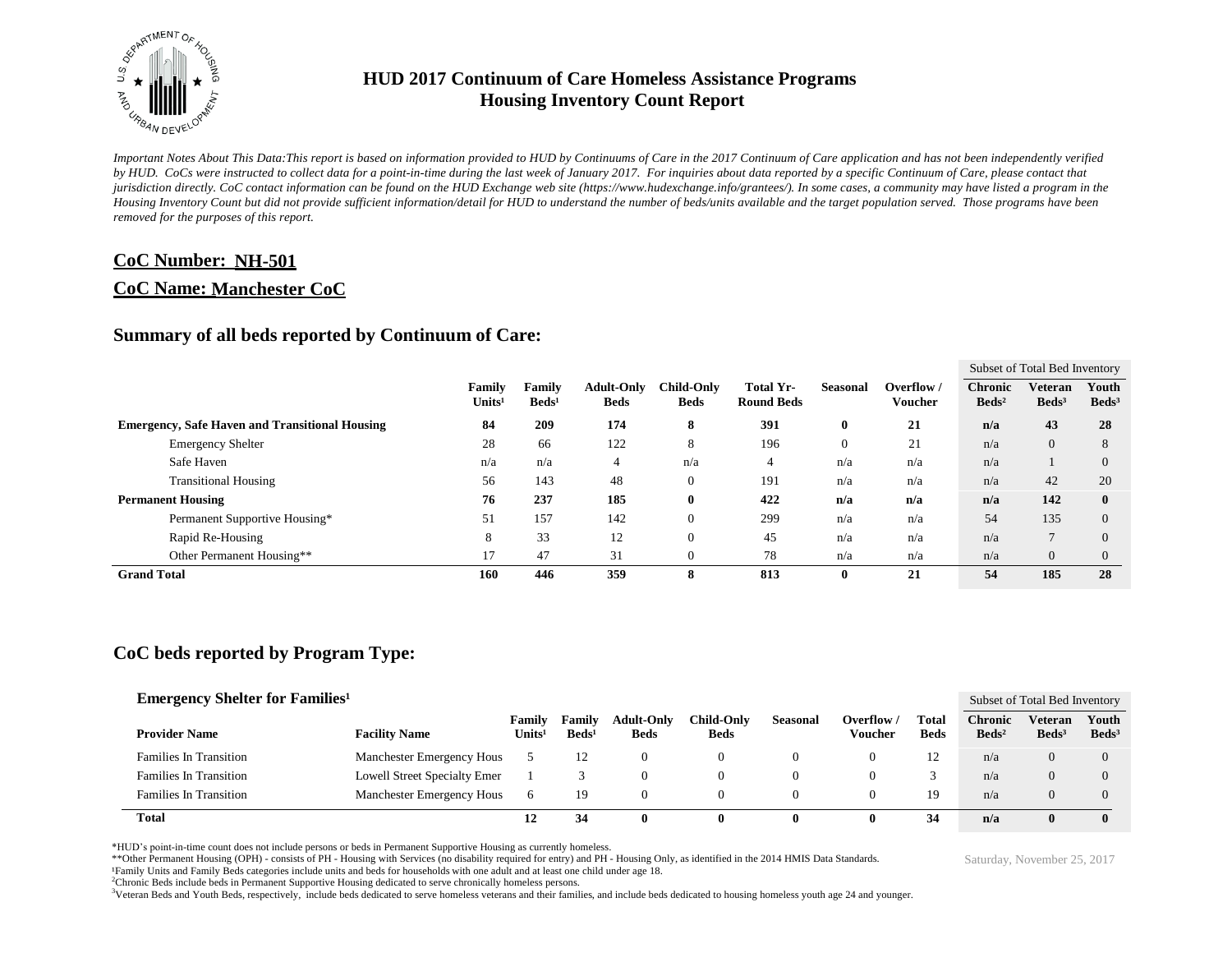

*Important Notes About This Data:This report is based on information provided to HUD by Continuums of Care in the 2017 Continuum of Care application and has not been independently verified by HUD. CoCs were instructed to collect data for a point-in-time during the last week of January 2017. For inquiries about data reported by a specific Continuum of Care, please contact that jurisdiction directly. CoC contact information can be found on the HUD Exchange web site (https://www.hudexchange.info/grantees/). In some cases, a community may have listed a program in the Housing Inventory Count but did not provide sufficient information/detail for HUD to understand the number of beds/units available and the target population served. Those programs have been removed for the purposes of this report.*

| <b>Emergency Shelter for Mixed Populations</b>     |                              |                                     |                             |                                  |                                  |                 |                              |                             |                                     | Subset of Total Bed Inventory       |                            |
|----------------------------------------------------|------------------------------|-------------------------------------|-----------------------------|----------------------------------|----------------------------------|-----------------|------------------------------|-----------------------------|-------------------------------------|-------------------------------------|----------------------------|
| <b>Provider Name</b>                               | <b>Facility Name</b>         | Family<br>Units <sup>1</sup>        | Family<br>$\text{Beds}^1$   | <b>Adult-Only</b><br><b>Beds</b> | <b>Child-Only</b><br><b>Beds</b> | <b>Seasonal</b> | Overflow /<br><b>Voucher</b> | <b>Total</b><br><b>Beds</b> | <b>Chronic</b><br>$\text{Beds}^2$   | <b>Veteran</b><br>Beds <sup>3</sup> | Youth<br>Beds <sup>3</sup> |
| <b>Families In Transition</b>                      | Lowell Street Specialty Emer | 9                                   | 18                          |                                  | $\boldsymbol{0}$                 | $\mathbf{0}$    | $\theta$                     | 19                          | n/a                                 | $\overline{0}$                      | $\overline{0}$             |
| <b>YWCA</b>                                        | Emily's Place                | 7                                   | 14                          | $\overline{0}$                   | $\overline{0}$                   | $\overline{0}$  | 3                            | 17                          | n/a                                 | $\overline{0}$                      | $\overline{0}$             |
| <b>Total</b>                                       |                              | 16                                  | 32                          | $\mathbf{1}$                     | $\bf{0}$                         | $\bf{0}$        | 3                            | 36                          | n/a                                 | $\bf{0}$                            | $\mathbf{0}$               |
| <b>Emergency Shelter for Adult Individuals</b>     |                              |                                     |                             |                                  |                                  |                 |                              |                             |                                     | Subset of Total Bed Inventory       |                            |
| <b>Provider Name</b>                               | <b>Facility Name</b>         | <b>Family</b><br>Units <sup>1</sup> | Family<br>$\text{Beds}^1$   | <b>Adult-Only</b><br><b>Beds</b> | <b>Child-Only</b><br><b>Beds</b> | <b>Seasonal</b> | Overflow /<br><b>Voucher</b> | <b>Total</b><br><b>Beds</b> | <b>Chronic</b><br>$\text{Beds}^2$   | <b>Veteran</b><br>Beds <sup>3</sup> | Youth<br>$\text{Beds}^3$   |
| Helping Hands Outreach Ministries                  | <b>HHOC</b>                  | $\theta$                            | $\overline{0}$              | 28                               | $\mathbf{0}$                     | $\mathbf{0}$    | 10                           | 38                          | n/a                                 | $\overline{0}$                      | $\theta$                   |
| New Horizons for New Hampshire                     | Angie's                      | $\theta$                            | $\overline{0}$              | 17                               | $\mathbf{0}$                     | $\overline{0}$  | $\theta$                     | 17                          | n/a                                 | $\overline{0}$                      | $\theta$                   |
| New Horizons for New Hampshire                     | Shelter                      | $\overline{0}$                      | $\overline{0}$              | 76                               | $\mathbf{0}$                     | $\overline{0}$  | 8                            | 84                          | n/a                                 | $\overline{0}$                      | $\mathbf{0}$               |
| <b>Total</b>                                       |                              | $\bf{0}$                            | $\bf{0}$                    | 121                              | $\bf{0}$                         | $\bf{0}$        | 18                           | 139                         | n/a                                 | $\bf{0}$                            | $\mathbf{0}$               |
| <b>Emergency Shelter for Youth (Under 18 yrs.)</b> |                              |                                     |                             |                                  |                                  |                 |                              |                             |                                     | Subset of Total Bed Inventory       |                            |
| <b>Provider Name</b>                               | <b>Facility Name</b>         | Family<br>Units <sup>1</sup>        | Family<br>Beds <sup>1</sup> | <b>Adult-Only</b><br><b>Beds</b> | <b>Child-Only</b><br><b>Beds</b> | <b>Seasonal</b> | Overflow /<br><b>Voucher</b> | <b>Total</b><br><b>Beds</b> | <b>Chronic</b><br>Beds <sup>2</sup> | <b>Veteran</b><br>Beds <sup>3</sup> | Youth<br>Beds <sup>3</sup> |
| Child and Family Services                          | <b>Basic Center Program</b>  | $\boldsymbol{0}$                    | $\mathbf{0}$                | $\mathbf{0}$                     | 8                                | $\mathbf{0}$    | $\theta$                     | 8                           | n/a                                 | $\overline{0}$                      | 8                          |
| <b>Total</b>                                       |                              | $\bf{0}$                            | $\bf{0}$                    | $\mathbf{0}$                     | 8                                | $\mathbf{0}$    | $\bf{0}$                     | 8                           | n/a                                 | $\bf{0}$                            | 8                          |
| <b>Safe Haven Adult Individuals</b>                |                              |                                     |                             |                                  |                                  |                 |                              |                             | Subset of Total Bed Inventory       |                                     |                            |
| <b>Provider Name</b>                               | <b>Facility Name</b>         | Family<br>Units <sup>1</sup>        | Family<br>$\text{Beds}^1$   | <b>Adult-Only</b><br><b>Beds</b> | <b>Child-Only</b><br><b>Beds</b> | <b>Seasonal</b> | Overflow /<br><b>Voucher</b> | <b>Total</b><br><b>Beds</b> | <b>Chronic</b><br>Beds <sup>2</sup> | <b>Veteran</b><br>$\text{Beds}^3$   | Youth<br>Beds <sup>3</sup> |
| <b>Helping Hands Outreach Ministries</b>           | Gendron House-Safe Haven     | $\mathbf{0}$                        | $\boldsymbol{0}$            | 4                                | n/a                              | n/a             | n/a                          | $\overline{4}$              | n/a                                 | -1                                  | n/a                        |
| <b>Total</b>                                       |                              | $\bf{0}$                            | $\mathbf{0}$                | 4                                | $\bf{0}$                         | n/a             | n/a                          | $\overline{\mathbf{4}}$     | n/a                                 | $\mathbf{1}$                        | n/a                        |

\*HUD's point-in-time count does not include persons or beds in Permanent Supportive Housing as currently homeless.

\*\*Other Permanent Housing (OPH) - consists of PH - Housing with Services (no disability required for entry) and PH - Housing Only, as identified in the 2014 HMIS Data Standards.

¹Family Units and Family Beds categories include units and beds for households with one adult and at least one child under age 18.

<sup>2</sup>Chronic Beds include beds in Permanent Supportive Housing dedicated to serve chronically homeless persons.

<sup>3</sup>Veteran Beds and Youth Beds, respectively, include beds dedicated to serve homeless veterans and their families, and include beds dedicated to housing homeless youth age 24 and younger.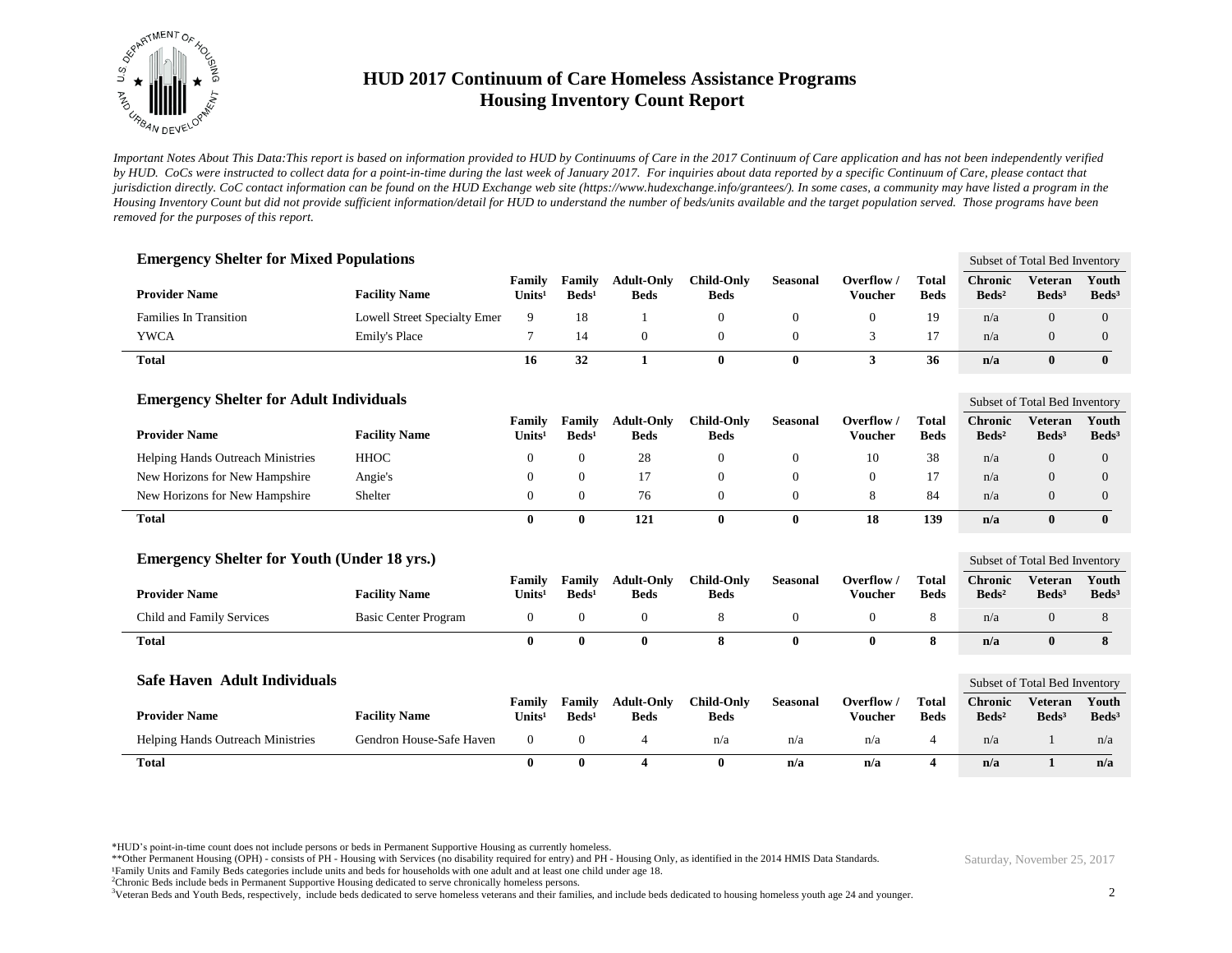

*Important Notes About This Data:This report is based on information provided to HUD by Continuums of Care in the 2017 Continuum of Care application and has not been independently verified by HUD. CoCs were instructed to collect data for a point-in-time during the last week of January 2017. For inquiries about data reported by a specific Continuum of Care, please contact that jurisdiction directly. CoC contact information can be found on the HUD Exchange web site (https://www.hudexchange.info/grantees/). In some cases, a community may have listed a program in the Housing Inventory Count but did not provide sufficient information/detail for HUD to understand the number of beds/units available and the target population served. Those programs have been removed for the purposes of this report.*

| <b>Transitional Housing for Families</b> <sup>1</sup> |                                      |                              |                           |                                  |                                  |                 |                     |                      |                            | Subset of Total Bed Inventory |                            |
|-------------------------------------------------------|--------------------------------------|------------------------------|---------------------------|----------------------------------|----------------------------------|-----------------|---------------------|----------------------|----------------------------|-------------------------------|----------------------------|
| <b>Provider Name</b>                                  | <b>Facility Name</b>                 | Family<br>Units <sup>1</sup> | Family<br>$\text{Beds}^1$ | <b>Adult-Only</b><br><b>Beds</b> | <b>Child-Only</b><br><b>Beds</b> | <b>Seasonal</b> | Overflow<br>Voucher | Total<br><b>Beds</b> | Chronic<br>$\text{Beds}^2$ | Veteran<br>Beds <sup>3</sup>  | Youth<br>Beds <sup>3</sup> |
| Child and Family Services                             | <b>Transitional Living Program (</b> | 6                            | 12                        |                                  |                                  | n/a             | n/a                 | 12                   | n/a                        | $\Omega$                      | 12                         |
| <b>Families In Transition</b>                         | <b>Family Willows Transitional</b>   | 12                           | 33                        |                                  |                                  | n/a             | n/a                 | 33                   | n/a                        | $\Omega$                      | $\Omega$                   |
| The Way Home                                          | 214 Spruce Street                    |                              | 22                        |                                  |                                  | n/a             | n/a                 | 22                   | n/a                        | $\Omega$                      | $\Omega$                   |
| Total                                                 |                                      | 25                           | 67                        |                                  |                                  | n/a             | n/a                 | 67                   | n/a                        | $\mathbf{0}$                  | 12                         |

| <b>Transitional Housing for Mixed Populations</b> |                                    |                                     |                           |                                  |                           |                 |                       |                      |                                   | Subset of Total Bed Inventory |                            |  |
|---------------------------------------------------|------------------------------------|-------------------------------------|---------------------------|----------------------------------|---------------------------|-----------------|-----------------------|----------------------|-----------------------------------|-------------------------------|----------------------------|--|
| <b>Provider Name</b>                              | <b>Facility Name</b>               | <b>Family</b><br>Units <sup>1</sup> | Family<br>$\text{Beds}^1$ | <b>Adult-Only</b><br><b>Beds</b> | Child-Only<br><b>Beds</b> | <b>Seasonal</b> | Overflow /<br>Voucher | Total<br><b>Beds</b> | <b>Chronic</b><br>$\text{Beds}^2$ | Veteran<br>$\text{Beds}^3$    | Youth<br>Beds <sup>3</sup> |  |
| <b>Families In Transition</b>                     | Millvard II                        | 15.                                 | 33                        |                                  | O                         | n/a             | n/a                   | 37                   | n/a                               |                               |                            |  |
| <b>Families In Transition</b>                     | <b>Family Willows Transitional</b> |                                     | 26                        |                                  | 0                         | n/a             | n/a                   | 28                   | n/a                               |                               |                            |  |
| Harbor Homes, Inc.                                | VA - Somerville St. TH             |                                     |                           |                                  |                           | n/a             | n/a                   | 32                   | n/a                               | 32                            |                            |  |
| <b>Total</b>                                      |                                    | 31                                  | 76                        | 21                               |                           | n/a             | n/a                   | 97                   | n/a                               | 32                            | 0                          |  |

| <b>Transitional Housing for Adult Individuals</b> |                                      |                              |                           |                                  |                           |                 |                       |                      |                                   | Subset of Total Bed Inventory |                            |  |
|---------------------------------------------------|--------------------------------------|------------------------------|---------------------------|----------------------------------|---------------------------|-----------------|-----------------------|----------------------|-----------------------------------|-------------------------------|----------------------------|--|
| <b>Provider Name</b>                              | <b>Facility Name</b>                 | Family<br>Units <sup>1</sup> | Family<br>$\text{Beds}^1$ | <b>Adult-Only</b><br><b>Beds</b> | Child-Only<br><b>Beds</b> | <b>Seasonal</b> | Overflow /<br>Voucher | Total<br><b>Beds</b> | <b>Chronic</b><br>$\text{Beds}^2$ | Veteran<br>$\text{Beds}^3$    | Youth<br>Beds <sup>3</sup> |  |
| Child and Family Services                         | <b>Transitional Living Program (</b> | $\Omega$                     |                           |                                  | 0                         | n/a             | n/a                   | 8                    | n/a                               |                               |                            |  |
| <b>Families In Transition</b>                     | <b>Amherst Street</b>                |                              |                           | $\Omega$                         | $\Omega$                  | n/a             | n/a                   | 9                    | n/a                               |                               |                            |  |
| Liberty House                                     | <b>Transitional Program</b>          |                              |                           | 10                               | $\Omega$                  | n/a             | n/a                   | 10                   | n/a                               | 10                            | $\Omega$                   |  |
| <b>Total</b>                                      |                                      | 0                            | $\mathbf{0}$              | 27                               | O                         | n/a             | n/a                   | 27                   | n/a                               | 10                            |                            |  |

\*HUD's point-in-time count does not include persons or beds in Permanent Supportive Housing as currently homeless.

\*\*Other Permanent Housing (OPH) - consists of PH - Housing with Services (no disability required for entry) and PH - Housing Only, as identified in the 2014 HMIS Data Standards.

¹Family Units and Family Beds categories include units and beds for households with one adult and at least one child under age 18.

<sup>2</sup>Chronic Beds include beds in Permanent Supportive Housing dedicated to serve chronically homeless persons.

<sup>3</sup>Veteran Beds and Youth Beds, respectively, include beds dedicated to serve homeless veterans and their families, and include beds dedicated to housing homeless youth age 24 and younger.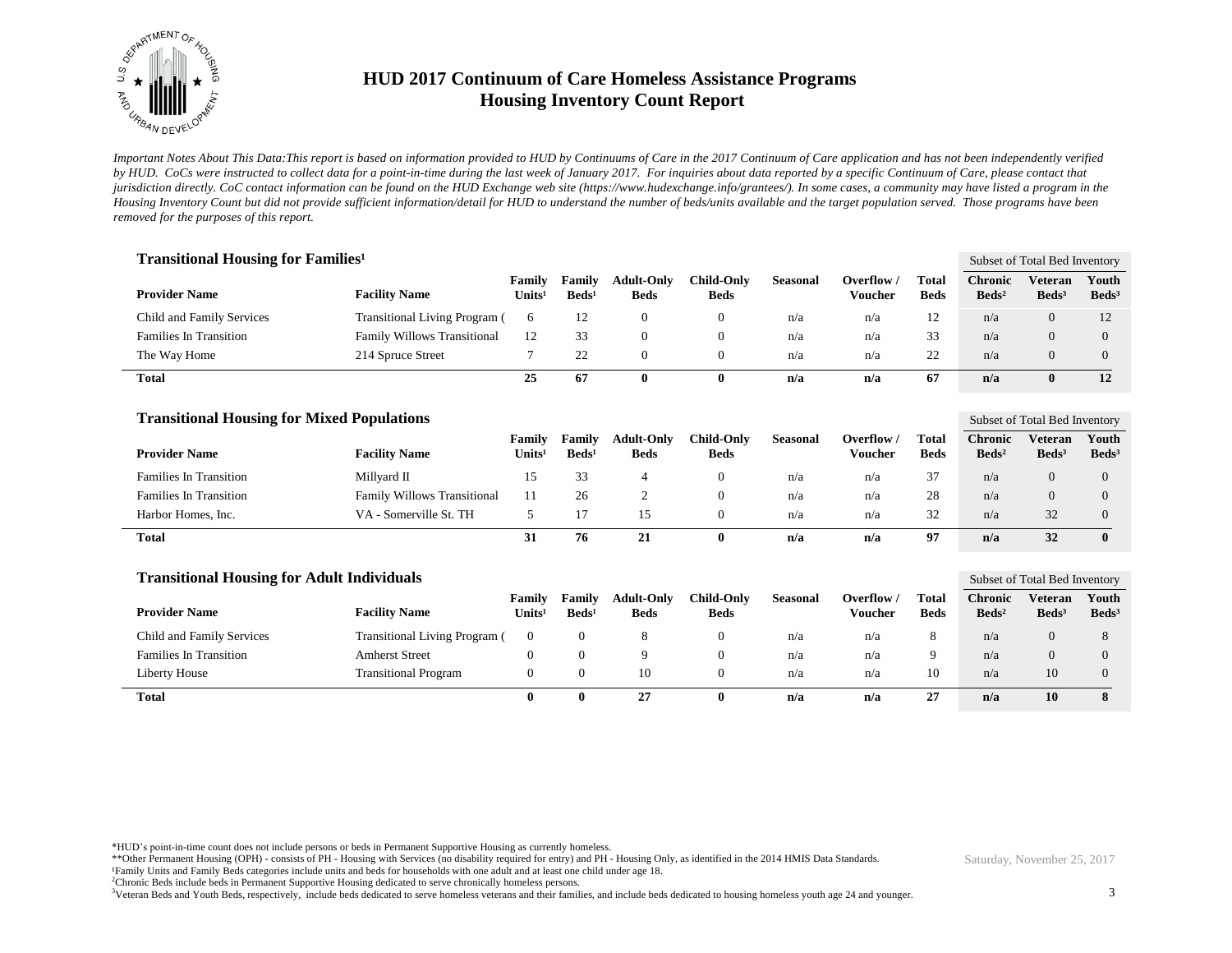

*Important Notes About This Data:This report is based on information provided to HUD by Continuums of Care in the 2017 Continuum of Care application and has not been independently verified by HUD. CoCs were instructed to collect data for a point-in-time during the last week of January 2017. For inquiries about data reported by a specific Continuum of Care, please contact that jurisdiction directly. CoC contact information can be found on the HUD Exchange web site (https://www.hudexchange.info/grantees/). In some cases, a community may have listed a program in the Housing Inventory Count but did not provide sufficient information/detail for HUD to understand the number of beds/units available and the target population served. Those programs have been removed for the purposes of this report.*

| <b>Permanent Supportive Housing for Families</b> <sup>1</sup> |                             |                              |                             |                                  |                           |                 |                       |                      |                                   | Subset of Total Bed Inventory |                            |
|---------------------------------------------------------------|-----------------------------|------------------------------|-----------------------------|----------------------------------|---------------------------|-----------------|-----------------------|----------------------|-----------------------------------|-------------------------------|----------------------------|
| <b>Provider Name</b>                                          | <b>Facility Name</b>        | Family<br>Units <sup>1</sup> | Family<br>Beds <sup>1</sup> | <b>Adult-Only</b><br><b>Beds</b> | Child-Only<br><b>Beds</b> | <b>Seasonal</b> | Overflow /<br>Voucher | Total<br><b>Beds</b> | <b>Chronic</b><br>$\text{Beds}^2$ | Veteran<br>Beds <sup>3</sup>  | Youth<br>Beds <sup>3</sup> |
| <b>Families In Transition</b>                                 | <b>Belmont Street PHPVI</b> | 6                            | 18                          | 0                                | 0                         | n/a             | n/a                   | 18                   | $\Omega$                          | 0                             | $\Omega$                   |
| The Way Home                                                  | 502 Spruce St               |                              |                             | $\Omega$                         | 0                         | n/a             | n/a                   | 8                    |                                   | 0                             | $\Omega$                   |
| The Way Home                                                  | 224 Spruce Street           |                              | 18                          | $\Omega$                         | $^{0}$                    | n/a             | n/a                   | 18                   |                                   | $\Omega$                      | $\Omega$                   |
| <b>Total</b>                                                  |                             | 12                           | 44                          | 0                                | 0                         | n/a             | n/a                   | 44                   | 0                                 | 0                             | $\mathbf{0}$               |

| <b>Permanent Supportive Housing for Mixed Populations</b> |                      |                              |                                  |                                  |                           |                 |                       |                      |                                   | Subset of Total Bed Inventory |                            |
|-----------------------------------------------------------|----------------------|------------------------------|----------------------------------|----------------------------------|---------------------------|-----------------|-----------------------|----------------------|-----------------------------------|-------------------------------|----------------------------|
| <b>Provider Name</b>                                      | <b>Facility Name</b> | Family<br>Units <sup>1</sup> | <b>Family</b><br>$\text{Beds}^1$ | <b>Adult-Only</b><br><b>Beds</b> | Child-Onlv<br><b>Beds</b> | <b>Seasonal</b> | Overflow /<br>Voucher | Total<br><b>Beds</b> | <b>Chronic</b><br>$\text{Beds}^2$ | Veteran<br>Beds <sup>3</sup>  | Youth<br>Beds <sup>3</sup> |
| <b>Families In Transition</b>                             | The Family Mill PHP  | 13                           | 38                               |                                  | 0                         | n/a             | n/a                   | 41                   |                                   |                               |                            |
| The Way Home                                              | Your Way Home VII    |                              |                                  |                                  | $\theta$                  | n/a             | n/a                   | 14                   | 14                                |                               |                            |
| VA Medical Center                                         | <b>VASH Vouchers</b> | 21                           | 64                               | 58                               | $\theta$                  | n/a             | n/a                   | 122                  | $\Omega$                          | 122                           |                            |
| Total                                                     |                      | 37                           | 109                              | 68                               |                           | n/a             | n/a                   | 177                  | 14                                | 122                           |                            |

\*HUD's point-in-time count does not include persons or beds in Permanent Supportive Housing as currently homeless.

\*\*Other Permanent Housing (OPH) - consists of PH - Housing with Services (no disability required for entry) and PH - Housing Only, as identified in the 2014 HMIS Data Standards.

¹Family Units and Family Beds categories include units and beds for households with one adult and at least one child under age 18.

<sup>2</sup>Chronic Beds include beds in Permanent Supportive Housing dedicated to serve chronically homeless persons.

<sup>3</sup>Veteran Beds and Youth Beds, respectively, include beds dedicated to serve homeless veterans and their families, and include beds dedicated to housing homeless youth age 24 and younger.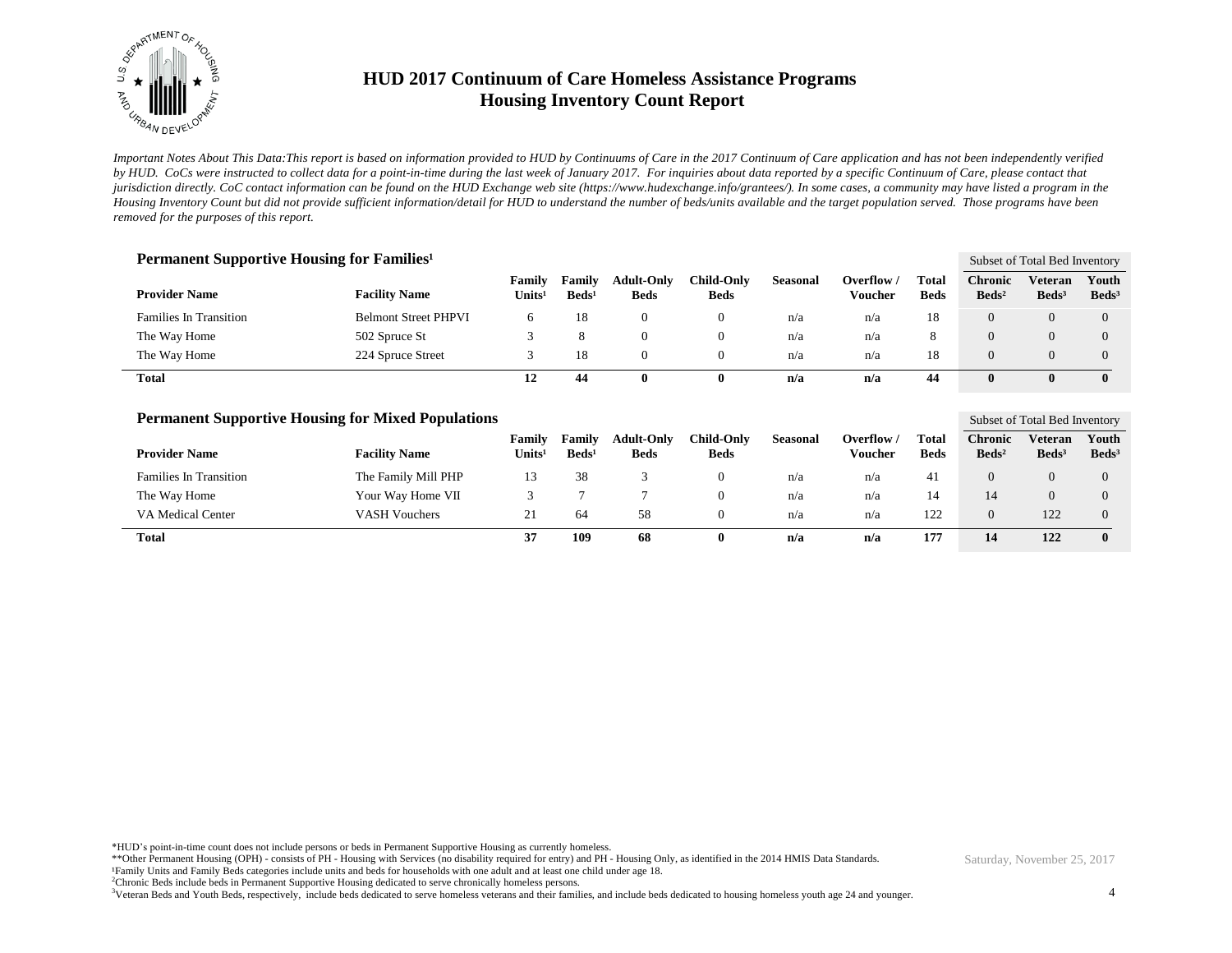

*Important Notes About This Data:This report is based on information provided to HUD by Continuums of Care in the 2017 Continuum of Care application and has not been independently verified by HUD. CoCs were instructed to collect data for a point-in-time during the last week of January 2017. For inquiries about data reported by a specific Continuum of Care, please contact that jurisdiction directly. CoC contact information can be found on the HUD Exchange web site (https://www.hudexchange.info/grantees/). In some cases, a community may have listed a program in the Housing Inventory Count but did not provide sufficient information/detail for HUD to understand the number of beds/units available and the target population served. Those programs have been removed for the purposes of this report.*

| <b>Permanent Supportive Housing for Adult Individuals</b><br>Subset of Total Bed Inventory |                                |                              |                           |                                  |                                  |                 |                       |                      |                                   |                              |                            |
|--------------------------------------------------------------------------------------------|--------------------------------|------------------------------|---------------------------|----------------------------------|----------------------------------|-----------------|-----------------------|----------------------|-----------------------------------|------------------------------|----------------------------|
| <b>Provider Name</b>                                                                       | <b>Facility Name</b>           | Family<br>Units <sup>1</sup> | Family<br>$\text{Beds}^1$ | <b>Adult-Only</b><br><b>Beds</b> | <b>Child-Only</b><br><b>Beds</b> | <b>Seasonal</b> | Overflow /<br>Voucher | Total<br><b>Beds</b> | <b>Chronic</b><br>$\text{Beds}^2$ | Veteran<br>Beds <sup>3</sup> | Youth<br>Beds <sup>3</sup> |
| <b>Families In Transition</b>                                                              | <b>Lowell Street PHPV</b>      | 0                            |                           | 4                                |                                  | n/a             | n/a                   | 4                    |                                   | $\Omega$                     | $\Omega$                   |
| <b>Families In Transition</b>                                                              | <b>Belmont Street PHPIV</b>    |                              |                           | 3                                |                                  | n/a             | n/a                   | 5                    | 5                                 | $\overline{0}$               | $\Omega$                   |
| <b>Families In Transition</b>                                                              | Douglas Sreet PHPVI            | 0                            | $\Omega$                  | 6                                |                                  | n/a             | n/a                   | 6                    | $\theta$                          | $\overline{0}$               | $\Omega$                   |
| <b>Families In Transition</b>                                                              | Hayward Street PHP VIII        | 0                            | 0                         | $\overline{2}$                   |                                  | n/a             | n/a                   | 2                    | $\overline{2}$                    | $\overline{0}$               | $\Omega$                   |
| <b>Families In Transition</b>                                                              | Douglas Street SRO             | 0                            | $\Omega$                  | 3                                |                                  | n/a             | n/a                   | 3                    | $\mathbf{0}$                      | $\overline{0}$               | $\Omega$                   |
| <b>Families In Transition</b>                                                              | Family Willows PHPIII          | 0                            |                           | 5                                |                                  | n/a             | n/a                   | 5                    | 3                                 | $\overline{0}$               | $\Omega$                   |
| Harbor Homes, Inc.                                                                         | VA - Somerville St PSH         |                              |                           | 5                                |                                  | n/a             | n/a                   | 7                    | 3                                 |                              | $\Omega$                   |
| <b>Helping Hands Outreach Ministries</b>                                                   | Gendron House PHP II           | 0                            | $\Omega$                  | 12                               |                                  | n/a             | n/a                   | 12                   | $\overline{4}$                    | $\Omega$                     | $\Omega$                   |
| Manchester Housing Redevelopment Aut                                                       | Mary Gale Apartments           | 0                            | 0                         | 8                                |                                  | n/a             | n/a                   | 8                    | $\Omega$                          | $\Omega$                     | $\Omega$                   |
| Manchester Housing Redevelopment Aut                                                       | <b>Brown School Apartments</b> | 0                            | 0                         | 7                                |                                  | n/a             | n/a                   | 7                    | $\mathbf{0}$                      | $\Omega$                     | $\Omega$                   |
| The Way Home                                                                               | Your Way Home V                | 0                            |                           | 6                                |                                  | n/a             | n/a                   | 6                    | 6                                 | 6                            | $\Omega$                   |
| The Way Home                                                                               | Your Way Home I                | $\theta$                     |                           | 5                                |                                  | n/a             | n/a                   | 5                    | 5                                 | $\Omega$                     | $\Omega$                   |
| The Way Home                                                                               | Your Way Home III              | 0                            |                           | 4                                |                                  | n/a             | n/a                   | 4                    | $\overline{4}$                    | $\Omega$                     | $\Omega$                   |
| The Way Home                                                                               | Your Way Home II               | 0                            | 0                         | 4                                | $\Omega$                         | n/a             | n/a                   | 4                    | $\overline{4}$                    | $\Omega$                     | $\Omega$                   |
| <b>Total</b>                                                                               |                                | $\mathfrak{D}$               |                           | 74                               | $\mathbf 0$                      | n/a             | n/a                   | 78                   | 40                                | 13                           | $\bf{0}$                   |

| <b>Rapid Re-Housing for Mixed Populations</b> |                               |                              |                           |                                  |                           |          |                       |                      | Subset of Total Bed Inventory     |                            |                            |
|-----------------------------------------------|-------------------------------|------------------------------|---------------------------|----------------------------------|---------------------------|----------|-----------------------|----------------------|-----------------------------------|----------------------------|----------------------------|
| <b>Provider Name</b>                          | <b>Facility Name</b>          | Family<br>Units <sup>1</sup> | Family<br>$\text{Beds}^1$ | <b>Adult-Only</b><br><b>Beds</b> | Child-Only<br><b>Beds</b> | Seasonal | Overflow /<br>Voucher | Total<br><b>Beds</b> | <b>Chronic</b><br>$\text{Beds}^2$ | Veteran<br>$\text{Beds}^3$ | Youth<br>Beds <sup>3</sup> |
| <b>Easter Seals</b>                           | Military and Veteran Services |                              |                           |                                  | U                         | n/a      | n/a                   |                      | n/a                               |                            | $\theta$                   |
| The Way Home                                  | Steps to Success Rapid Reho   |                              |                           |                                  |                           | n/a      | n/a                   | Q                    | n/a                               | $\theta$                   | $\Omega$                   |
| The Way Home                                  | <b>City ESG RRH</b>           |                              | 20                        |                                  |                           | n/a      | n/a                   | 23                   | n/a                               |                            | $\Omega$                   |
| <b>Total</b>                                  |                               |                              | 33                        | 0                                | 0                         | n/a      | n/a                   | 39                   | n/a                               |                            | $\mathbf{0}$               |

\*HUD's point-in-time count does not include persons or beds in Permanent Supportive Housing as currently homeless.

\*\*Other Permanent Housing (OPH) - consists of PH - Housing with Services (no disability required for entry) and PH - Housing Only, as identified in the 2014 HMIS Data Standards.

<sup>3</sup>Veteran Beds and Youth Beds, respectively, include beds dedicated to serve homeless veterans and their families, and include beds dedicated to housing homeless youth age 24 and younger.

5

¹Family Units and Family Beds categories include units and beds for households with one adult and at least one child under age 18.

<sup>&</sup>lt;sup>2</sup>Chronic Beds include beds in Permanent Supportive Housing dedicated to serve chronically homeless persons.